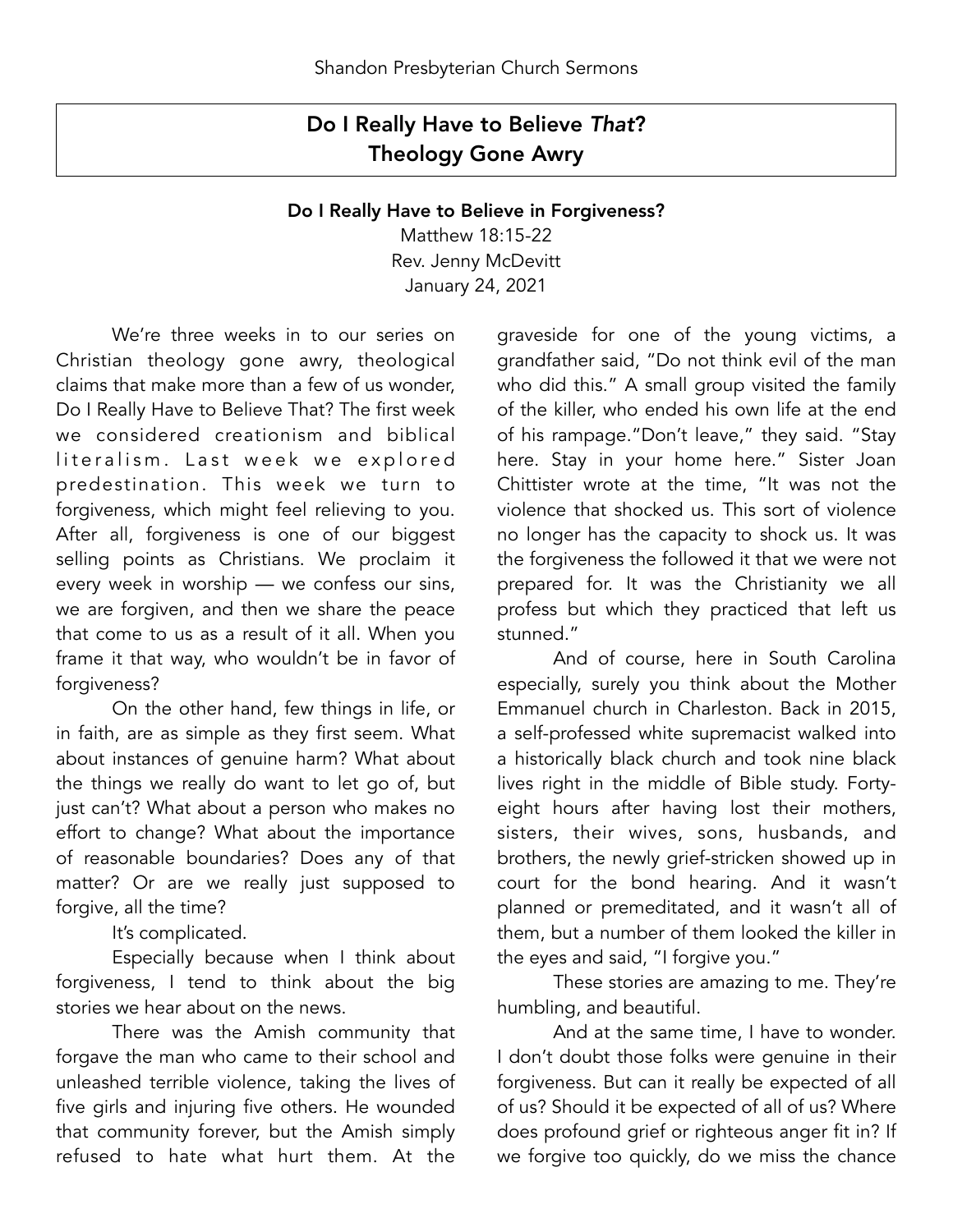to ask questions about systemic issues that need to be addressed? Why did the first man only target girls? What pervasive hatred helped shape the second man? What role do we plan in misogyny and racism? If we forgive, do these hard questions get passed over? And if they do, how do we ever change enough to ensure these sorts of things will someday stop happening? What does forgiveness really look like in these moments in the midst of these questions?

It's complicated.

 I've told you about my preaching group before. We meet once a year, and write papers on biblical texts and read them aloud to one another and discuss every one of them at length. It's wonderfully nerdy, and it has helped me become not just a better preacher, but a better Christian, too. A few years ago, my friend Drew<sup>[1](#page-1-0)</sup> wrote a brilliant paper on forgiveness that traces how and when it shows up throughout the entire Bible. You will hear a number of his observations today.

<span id="page-1-1"></span> In the Old Testament, forgiveness is God's domain. People mess up. God rebukes us and warns us. People mess up again, sometimes even worse. God gets angry, understandably and righteously angry. But then that anger is followed by a promise of restoration and mercy. God is the one who is able to forgive, and God can be trusted. Like we sang earlier, "there's a wideness in God's mercy." In the Old Testament, forgiveness is God's business.

Jesus' teaching on the matter complicates all that.

 There's the story about a paralyzed man who is brought to Jesus on a stretcher.

Before Jesus heals him, he declares that the man is forgiven. Everyone is astonished and amazed and some are even a bit offended — more so by the forgiveness of sins than by the recently paralyzed man just getting up and walking away. This shock is because forgiveness has always been something God does, and all of a sudden, here's Jesus, who by virtue of being both human and divine seems to be saying that forgiveness is not just God's responsibility, it's ours, too.

 Then there's the time Jesus says before we pray, we're supposed to forgive anything we have against anyone. Anything. Anything against anyone. Before uttering a word of prayer. I imagine it's true that we connect better with God when our hearts are not distracted. But should we really not pray if we haven't forgiven everything? Isn't one of the reasons we pray to admit the things we struggle with? What if I the reason I need to pray is because there's someone I really can't forgive?!

 Of course there's the line in the Lord's prayer, the prayer Jesus teaches us to pray. Forgive us our debts as we forgive our debtors. Forgive us our trespasses as we forgive those who trespass against us. Forgive us our sins as we forgive those who sin against us. Whatever the translation, we ask God to forgive us the way we have forgiven others. The measure we receive is the measure we give. If we want unconditional forgiveness, we have to extend unconditional forgiveness.

 The standard Jesus is setting here seems awfully high. Maybe even dangerously high.

 It's worth noting that professionals of all sorts, from biblical scholars to practicing pastors to psychologists and social workers often talk about forgiveness as something we do as much for ourselves than for the other person or persons. We need to forgive because we need to move on. It's less about offering any sort of absolution and more about letting go of our own anger and hurt, our own resentment

<span id="page-1-0"></span><sup>&</sup>lt;sup>1</sup>Rev. Lt. Drew Stockstill, pastor of Christ Lutheran Church (Harrisburg, PA) and chaplain in the Navy Reserve, in his 20[1](#page-1-1)8 paper for the By the Vine preaching group. I am indebted to him for much of this sermon, as well as others in the group for their shared reflections, especially Rev. Sarah Wiles, pastor of Blacksburg Presbyterian Church (Blacksburg, VA).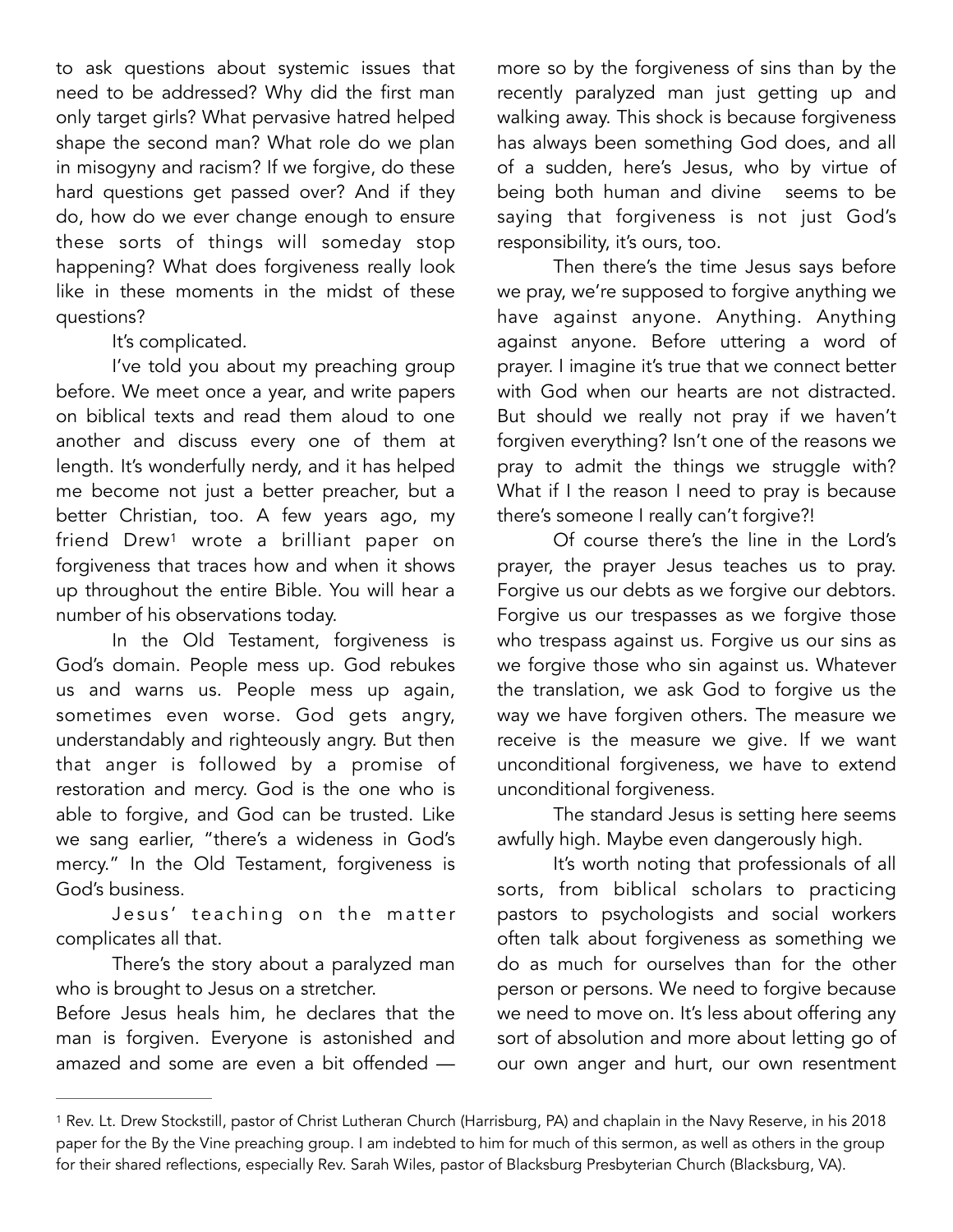and pain. It's a step toward healing.

 That's true — a lot of the time. But as all of those same professionals would note, it's not true *all* of the time. Insisting that forgiveness is part of healing can add a massive burden to someone already living with the heaviness and harm of trauma. It puts one more barrier in front of someone working their way through a difficult past. And there is nothing faithful about that.

 Jesus himself makes this clear in today's scripture reading. Yes, there's the story about forgiveness being our business. And yes, there's the story about forgiving anyone and anything. And yes, there's the whole "forgive us as we forgive." But there's also the conversation Jesus has with Peter, when forgiveness is linked with honest confrontation, and the need for a change in behavior, and setting healthy boundaries. When someone wrongs you, you talk with them. If that doesn't help, you bring in someone else for support and you go back to them. If that doesn't help, you bring in the community. If there's still no change, you go your separate ways.

 This system that Jesus lays out to Peter, it's not perfect. In human hands, it has sometimes led to harm — sometimes, unfortunately, this teaching has been used to shun or excommunicate people. But if interpreted rightly, there's important wisdom here. Naming harm that has been done, holding one another accountable, and maintaining boundaries is equally as holy and essential as anything else Jesus has to say about forgiveness.

 Because there's a difference between forgiveness and reconciliation. Sometimes reconciliation is appropriate and possible, but sometimes it's not. Forgiveness does not mean you have to be friends with the cousin who ridiculed you and it does not mean you have to sit down to dinner every night with an exspouse who abused you. And it certainly does not mean staying in a dangerous situation. There's a difference between forgiveness and reconciliation. Forgiveness might lead to reconciliation, but reconciliation is not required for forgiveness.

 Forgiveness is the internal work we go through over time. Jesus says, right in the reading from Matthew, that it's something we do again and again and again. It's ongoing. It's not necessarily unconditional. It's not black and white. It's a process we go through, seven times, or seventy-seven times, or even more, if that's what it takes.

 Forgiveness is something we strive toward. Because to be forgiven an offense is to be set free. And to forgive an offense is to be set free. What we bind, we're bound to. What we set loose, we're freed from. It might take time — seven times, seventy seven times, 700 hundred times. Because forgiveness isn't simple or straightforward. That's why Jesus' teaching about it isn't simple or straightforward, either.

 My favorite Bible story about forgiveness is actually one we have't gotten to yet. It's from the Gospel of John. After Jesus dies, he disciples are huddled in a locked room, terrified, wondering if they going to be next. When push came to shove, they'd left Jesus. They ran. They were behind locked doors, held captive by their own fear, and probably by guilt and regret, as well.

 Then Jesus appears. And his very first word is, "Peace. Peace be with you." Nothing of anger or accusation. Just, "Peace." And then he breathes on them and gives them the Holy Spirit.

 The first word, the first act, of the Risen Lord to his terrified followers is one of forgiveness. He is the victim. He has every right to come back with a vengeance. But that is not the way of the Resurrected One.

 And then, after he's forgiven them, he gives them the power to forgive others. John puts it this way: "If you forgive the sins of any, they are forgiven; if you retain the sins of any, they are retained." No ultimatums or